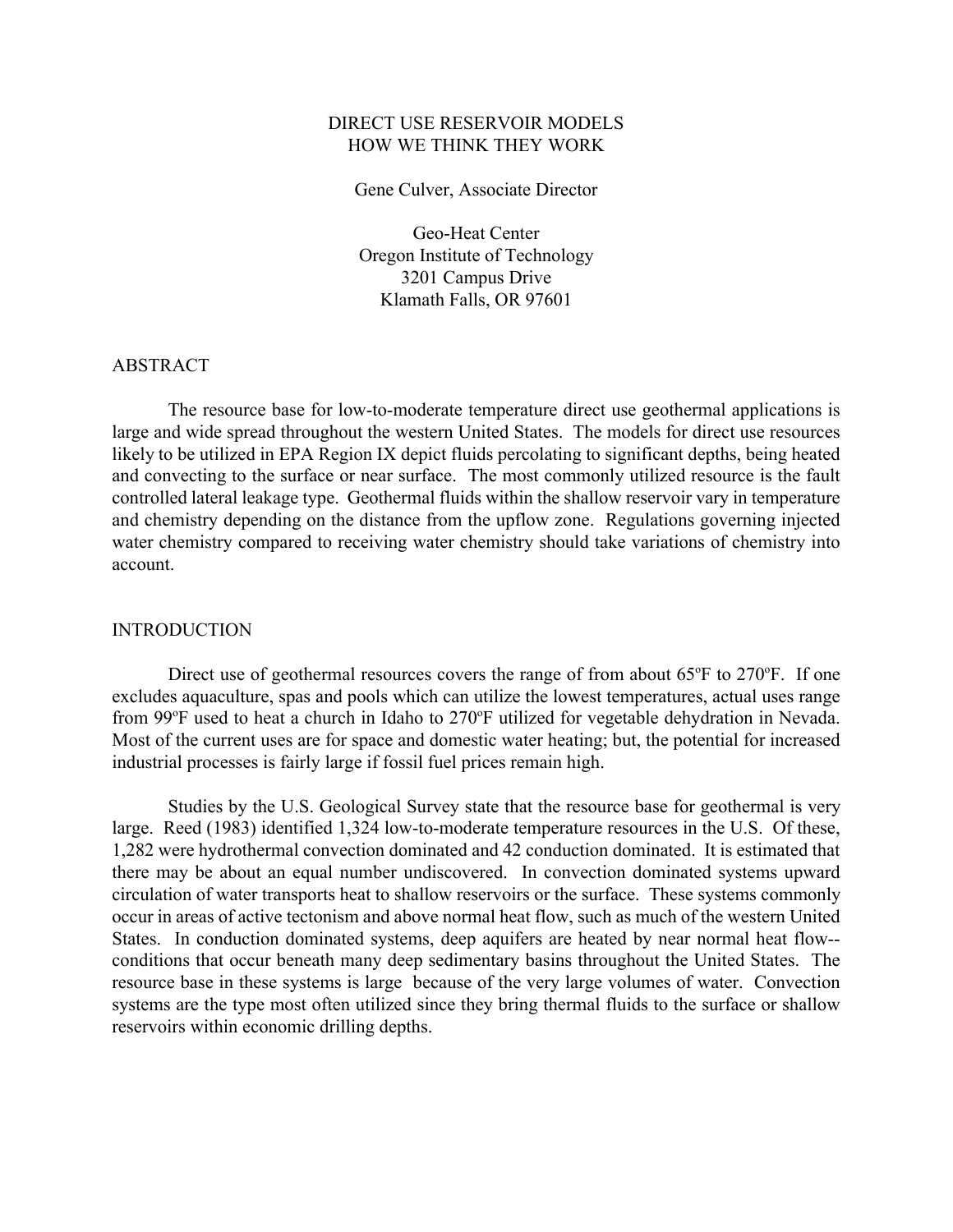Simplified models of hydrothermal resources were presented by Sorey (1983) to explain the basic process. Only models thought to be important in EPA Region IX will be discussed here. In detail of course, each resource is unique and much more complicated than shown. Some people prefer that these be called cartoons rather than models because of the simplification. As more data on a given resource is obtained through drilling and testing, the model is continually refined.

One of the models (Figure 1) depicts water percolating to considerable depth, perhaps along fractures, moving laterally through permeable zones at depth, heated by normal or elevated heat flows and rising up fractures near a valley wall. Springs are often high in TDS due to solution of evaporites deposited in the early stages of the valleys evolution. There may be several resources of this type in California mostly along the western margin of the central valley. Utilization is difficult and not economically feasible under current conditions. Drilling to reach the larger volume resource near the valley basement is expensive, high TDS fluids are difficult to handle in surface equipment and disposal of spent fluids presents real problems. Surface temperatures and flows are rarely adequate for anything but the most modest use.



Figure 1. Deep reservoir hydrothermal-convection system.

Another type of system is depicted in Figure 2. Here water percolates to depth along a fault, and after being heated, rises along the same or an associated fault at another location. This type of system is probably responsible for many of the isolated thermal springs in the Sierra Nevada and southern Cascades in California. Where the fault has considerable length, there may be several such convection cells along its length. There seems to be linears of springs with similar water chemistry along the San Andreas and its branches. In this type of system, springs range from warm to boiling at the surface, flows may be substantial though most are modest and TDS generally low. For the most part, they occur in isolated areas. Development is usually resort type with pools and some space heating utilizing the natural or improved surface flow. Where this is a true depiction of the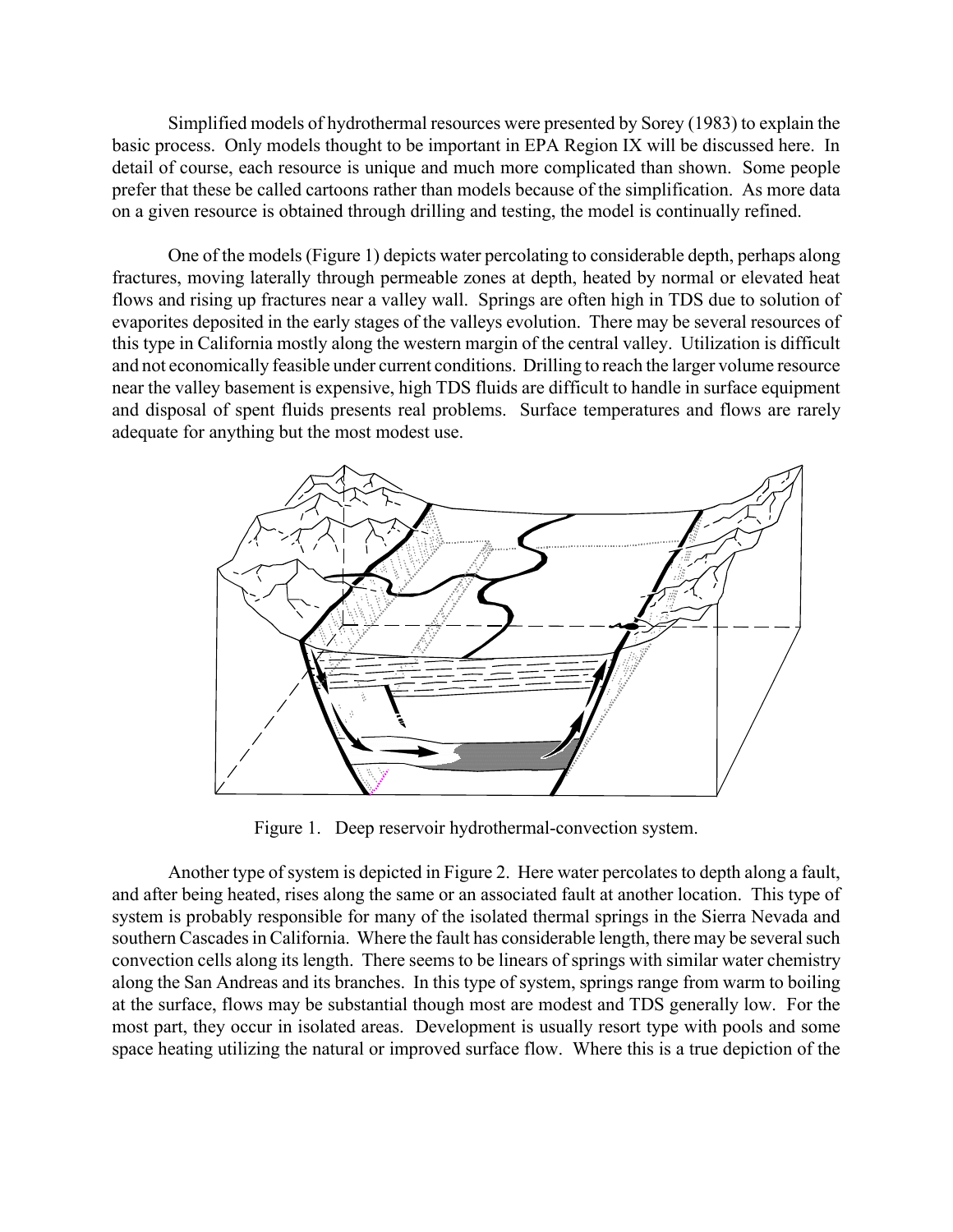system, temperature and flow might be increased by drilling to intersect the fault at depth. This is not as simple as it may seem since real life faults are rarely the simple plane depicted. Pumping of wells near springs likely will reduce or halt spring flow. Subsurface disposal probably will not be required since reduction of natural thermal flow would adversely affect the natural ecosystem.



Figure 2. Faut plane hydrothermal-convection system.

There are at least two of this type of resource that have seen considerable development. Since the resources are limited to areas of 40 acres or less, they might be considered point sources as depicted in this model. One is Pagosa Springs, Colorado, but subsurface disposal is not practiced there. The other is Vale, Oregon, where subsurface disposal has been practiced with less than desirable results. The Vale resource and problems are discussed in a case history elsewhere in this volume.

The most often exploited direct use resource is the fault controlled-lateral leakage type. This type of resource is utilized at Susanville, San Bernardino, Desert Hot Springs, Calistoga, Paso Robles and others in California as well as Reno, Elko and Carson City, Nevada. Boise, Idaho and Klamath Falls, Oregon, are additional examples of these resources. There are many others that have seen minimal or no development.

In this resource type, geothermal fluids rise along fault zones to intercept a subsurface permeable layer where fluids spread laterally down hydraulic gradient. One variation of this model is depicted in Figure 3 which shows a valley border fault typical of a horst and grabben structure in the Basin and Range Province. There may or may not be surface discharge of thermal fluid.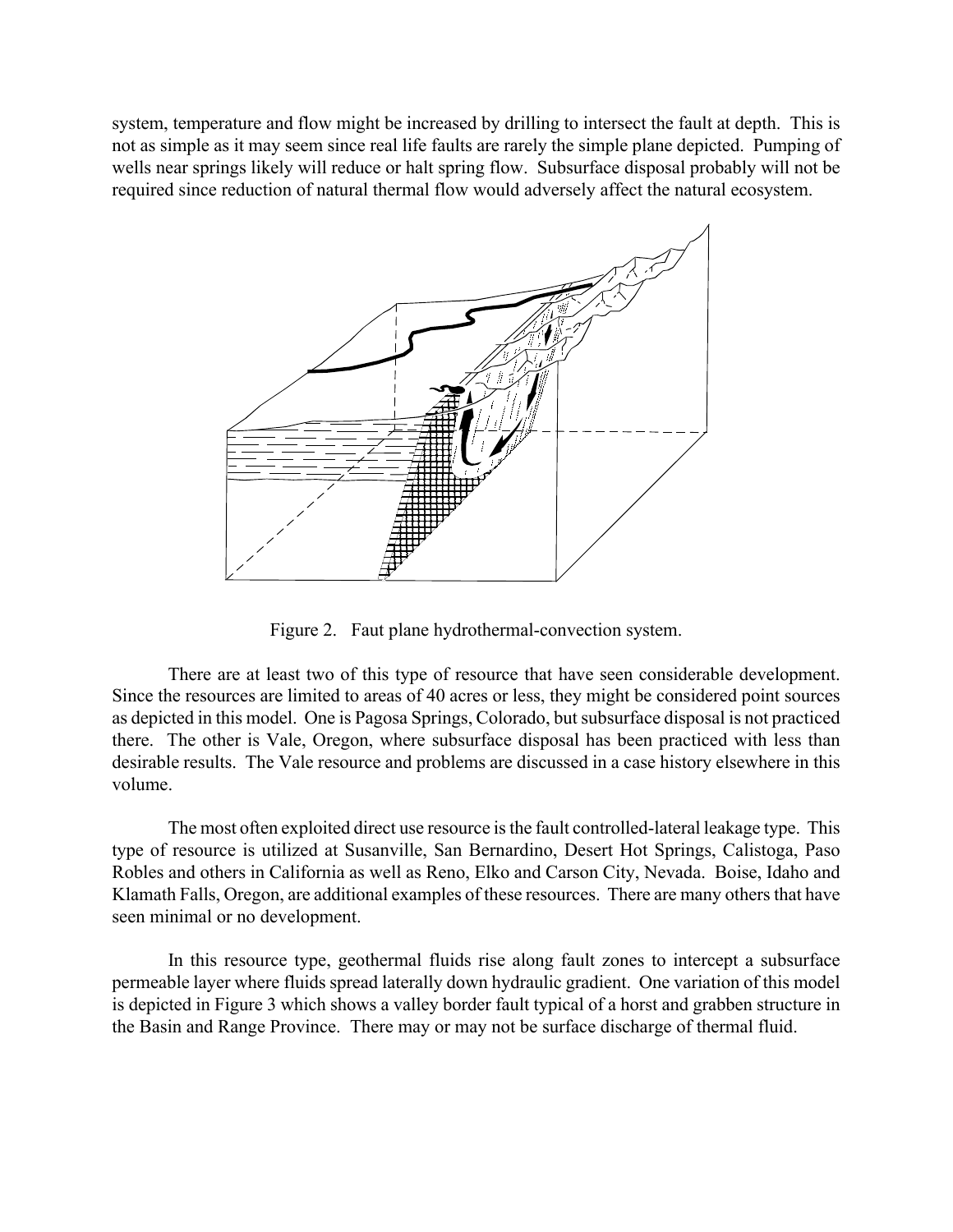There are several important features of this type of resource.

- 1. The shallow exploited resource is of limited thickness bounded above and below by less permeable rocks which contain cooler water. Rocks within the shallow geothermal aquifer are heated by the flow of geothermal water through them.
- 2. Geothermal fluids cool by conduction and some mixing as they flow away from the fault chemically equilibrating to the lower temperature. Cooling and equilibration depend on residence time which in turn is governed by transmissivity of the aquifer. There can be large differences in transmissivity among different resources and between different areas of the same resource. The fluids retain some of their geothermal chemical signature after considerable cooling but ultimately become part of the regional groundwater.
- 3. In the few direct use reservoirs that have been more thoroughly studied, chemical and isotopic geothermometers indicate temperatures higher than those actually encountered in the shallow aquifer. This implies a mixing zone somewhere below the depths currently tested by drilling. Age dating indicates the geothermal fluids are at least 10,000 years old, but the cooler component is younger (Sammel, 1984; Flynn, 1983).



Figure 3. Lateral leakage hydrothermal-convection system.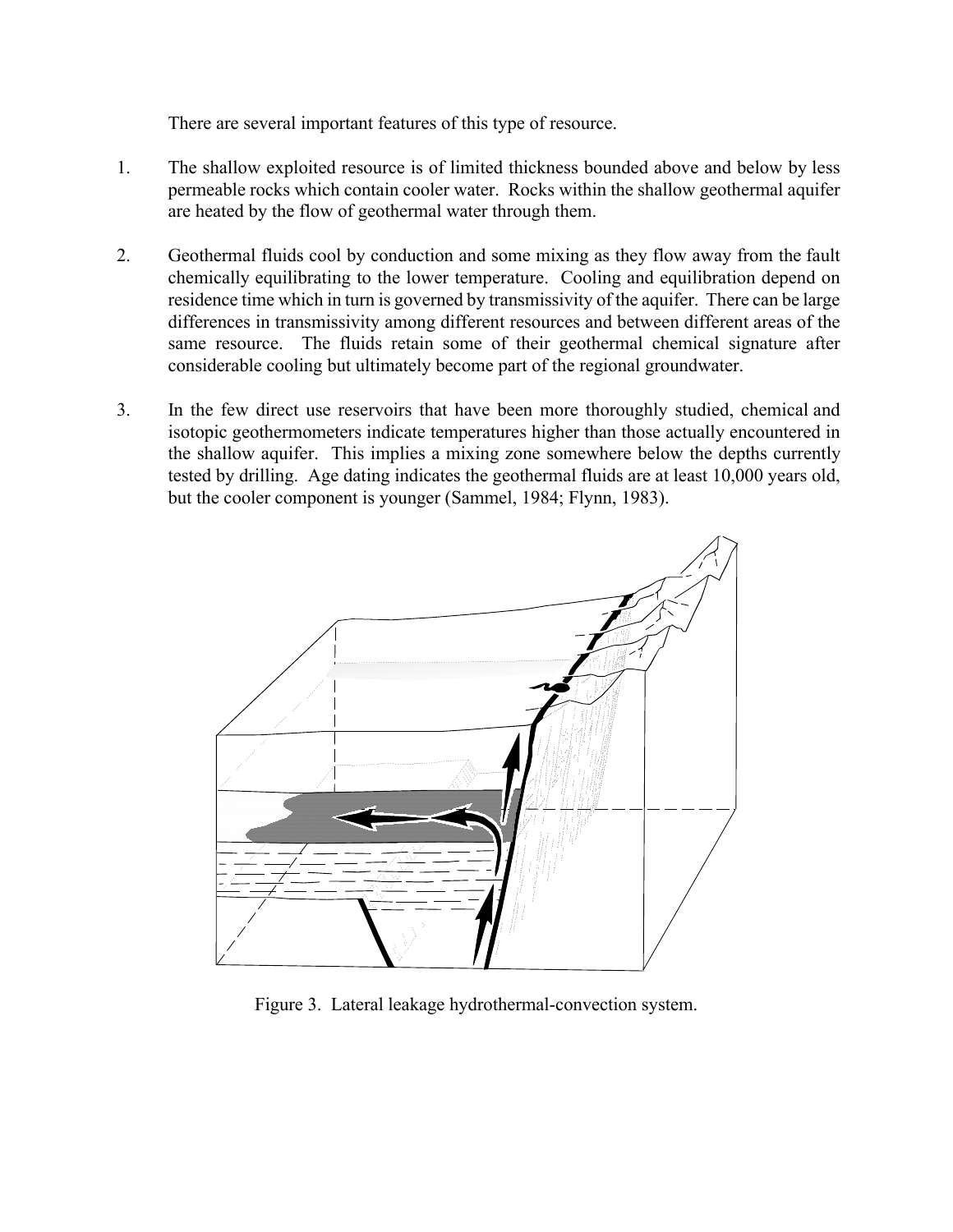Figure 3 showed the fluids rising along a fault typical of the Basin and Range. Similar situations occur in other geologic provinces. Figure 4 shows a schematic diagram of a cross section across the upper Napa Valley at Calistoga, California (Youngs, et al., 1980). Here geothermal fluids rise along a valley central axis fault and flow laterally in both directions towards the valley sides. Wells 6 and 9 were drilled through the shallow geothermal aquifer into the impermeable zone below and had temperature reversals. Similar situations occur in San Bernardino and Desert Hot Springs.



# Figure 4. Schematic diagram of the fault-charged hydrothermal system at Calistoga (Youngs, et al., 1980).

A number of test holes in Calistoga were drilled using the dual-tube air-rotary method which allows very accurate lithology and chemical sampling as the well progresses. In a well drilled through the shallow aquifer, water quality gradually decreased to 120 feet, remained relatively constant to 664 feet, then increased to the bottom hole depth of 885 feet (Murray, 1986).

Murray (1986) obtained water samples from a large number of wells in the Calistoga area. Temperature contours (Figure 5) and isochloride concentrations (Figure 6) indicate upwelling along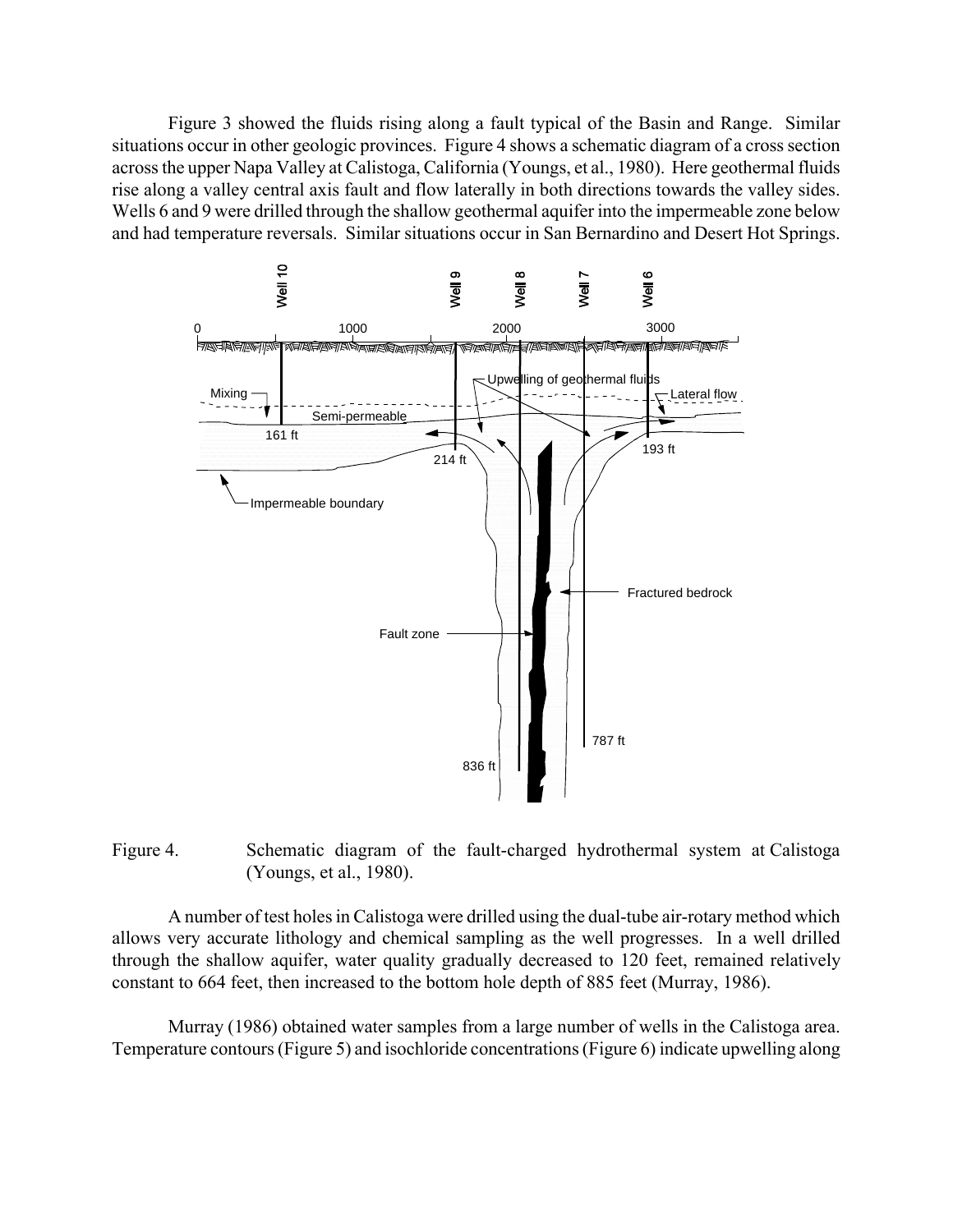the valley axis and cooling with increasing water quality as the fluids move away from the upwelling zone. A similar situation occurs at Desert Hot Springs where measured temperatures were compared with geothermometry temperatures (Figure 7). The higher geothermometry temperatures indicate higher chemical concentrations (Corbaley, 1986).



Figure 5. Isothermal map of water temperatures from wells 200 to 300 feet deep.



Figure 6. Isochloride concentrations map.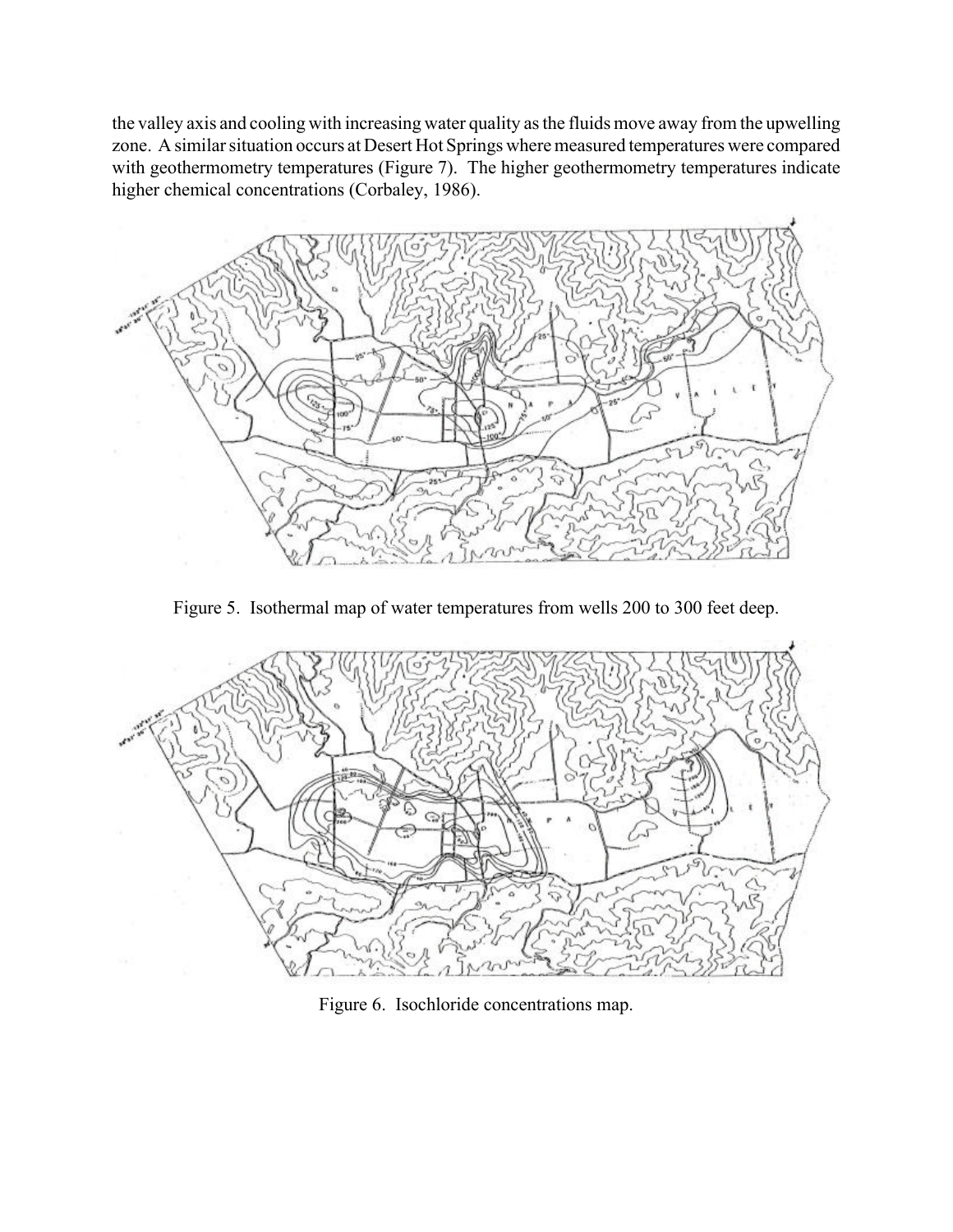

Figure 7. Map of Desert Hot Springs Area in California, showing locations of sampled wells, traces of major faults, isotherms of produced-water temperatures, and isotherms of maximum water temperatures. Maximum water temperatures were calculated by averaging two chemical geothermometer equations for  $\mathrm{SiO}_2$  and Na-K-Ca.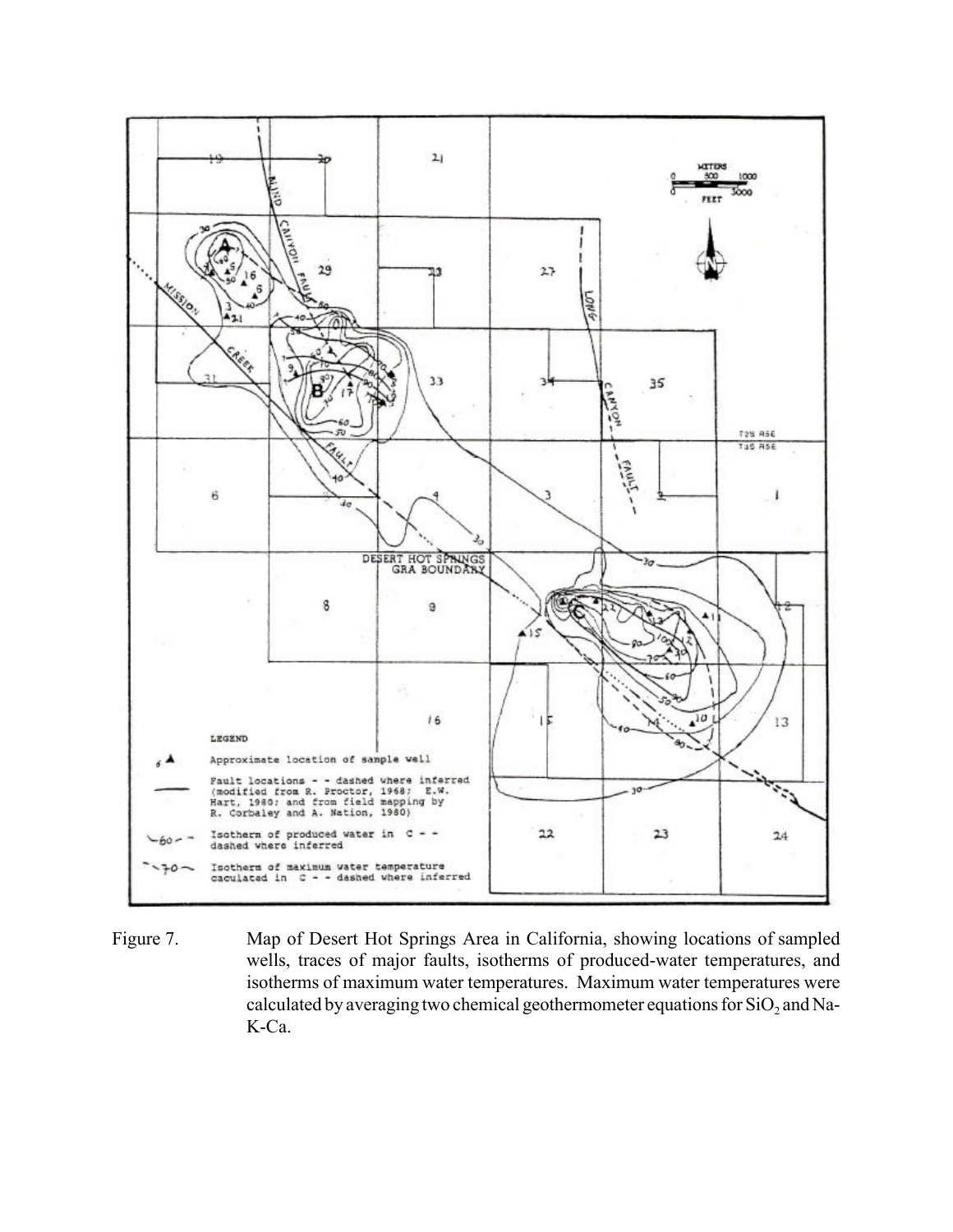Figure 8 shows the temperature gradient for one of the Klamath Falls district heating system production wells. This is a classic example of a temperature reversal after drilling through the shallow geothermal aquifer. Note that it appears that there may be another geothermal aquifer, at about the same temperature, just below where drilling stopped. This second aquifer, if it really exists, has never been encountered in any wells in Klamath Falls--but there are very few wells this deep and none nearby.

This well was originally cased to 360 feet and during the first pump test produced 60 gal/min of 190 $\degree$ F water with a drawdown of 170 feet = .35 gpm/ft. After perforating between 195 and 240 feet, the well produced 720 gpm of  $212^{\circ}$ F water with a drawdown of 7.2 feet = 100 gpm/ft. This isolated example may not be typical but simple logic tells us the difference in transmissivity between the geothermal aquifer and zones above and below must be significant else those zones would be part of the geothermal aquifer.

What happens to the geothermal water? Obviously where there are surface thermal springs, the water mixes with and becomes part of the surface water.

Only a small part of the fluids in most lateral leakage reservoirs reaches the surface. As the water moves away from the fault, the upflow zone spreads filling a continuously enlarging volume. In a homogenous reservoir of uniform thickness, the volume will increase as the square of the radius  $(V = \pi r^2 h)$ . A constant flow entering an ever increasing volume means flow rates at the perimeter of the volume continuously decrease. Thus, the water cools and equilibrates more rapidly at the perimeter and we see isothermal and isochemical contours at closer and closer spacing--as we saw in Figures 5, 6 and 7. The shape of the contours is determined by hydraulic gradients and permeabilities.

As the geothermal fluids move away from the upwelling zone, they also mix with cool ground and meteoric waters. Flynn (1983) found geothermal fluids at Moana decreased in average age and in-creased in tritium content as sampling traversed from west to east away from the fault area assumed to be the source of geothermal fluids. Concentration of bicarbonate and magnesium increased and boron, sulfate, silica and calcium decreased moving west to east.

The Boise Capital Mall district heating system wells are down hydraulic gradient from the Boise City system wells. In Table 1 we see that in the Capital Mall system temperature, TDS, silica and sodium are lower, and pH and carbonate are higher than in the City system--as would be expected for cooling equilibrating waters. The anomalously higher sulfate in the Mall's system is perhaps due to sampling procedure. The City system has a small amount of hydrogen sulfide. If the Mall system also has H<sub>2</sub>S, improper sampling and handling would allow the H<sub>2</sub>S to oxidize to SO<sub>4</sub>.

Table 1 provides major chemical species for most of the larger direct applications of geothermal energy in the west. All applications listed are district heating systems; but, the chemistry is typical of many other resources. Geothermal water is used for culinary use and bathing at Boise,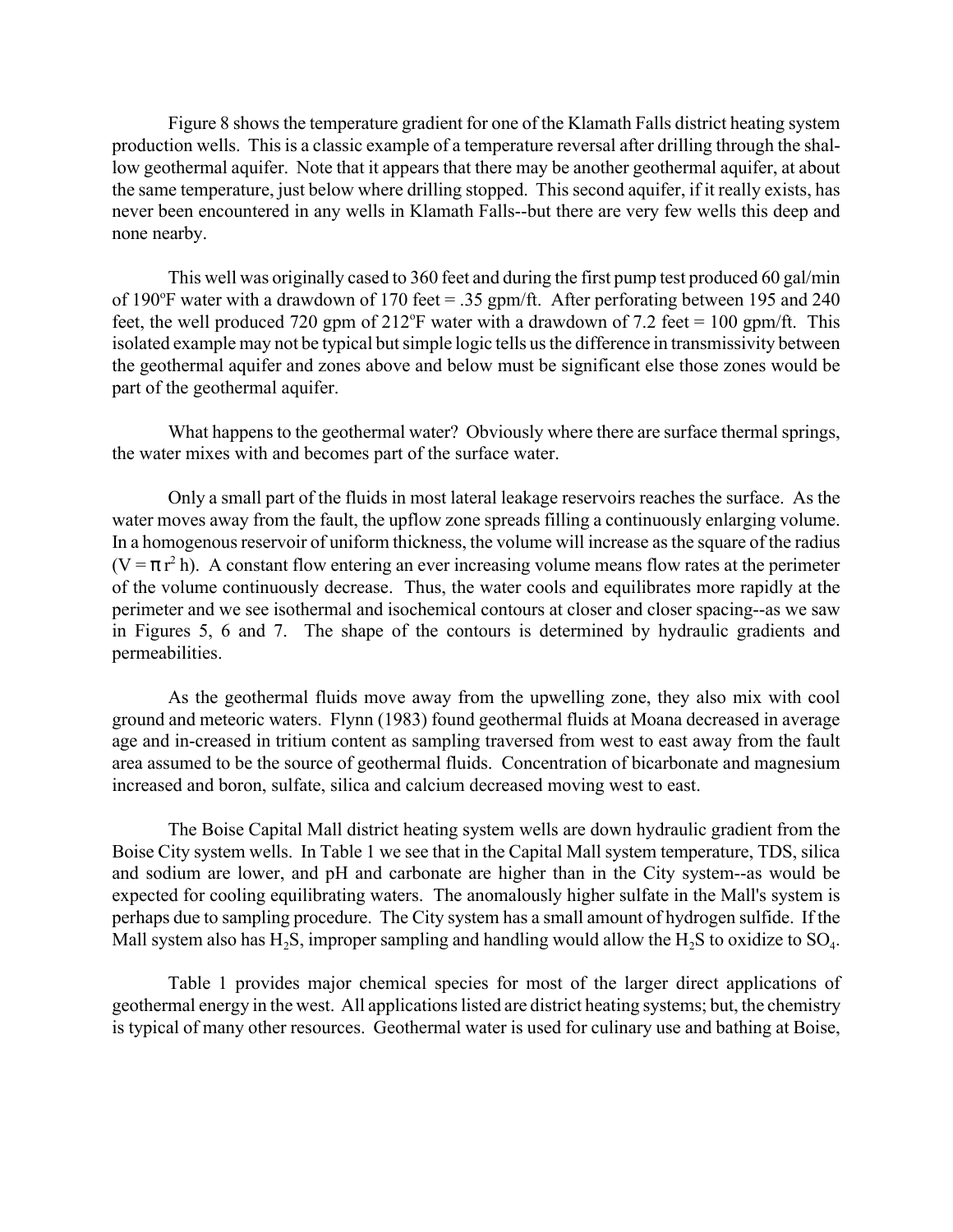

Figure 8. Lithologic log and temperature profile for Well CW-1.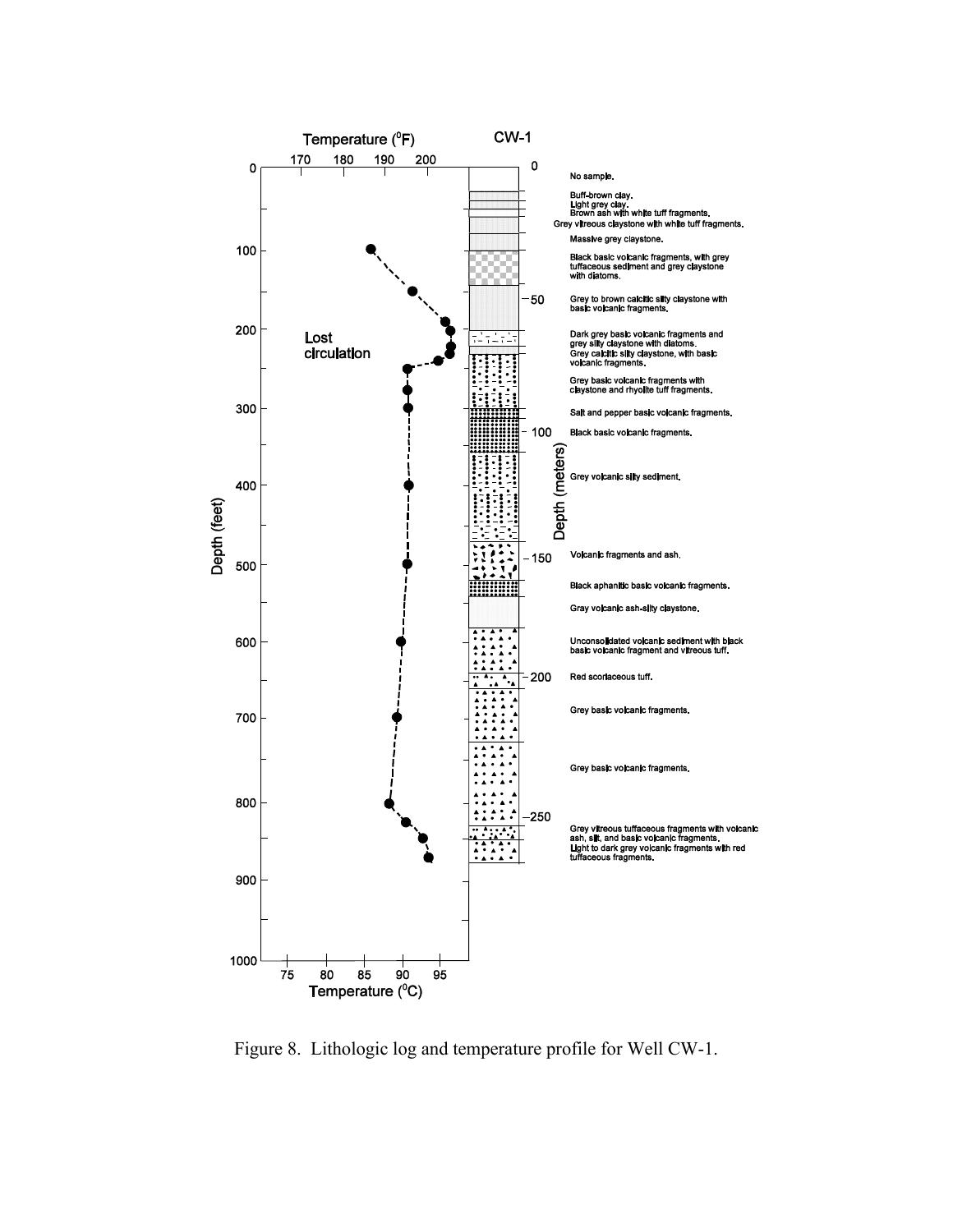|                         | Boise<br>Capital Mall | Boise<br>City            | Bernardino<br>San | Susanville               | Warren Estate<br>(Reno) | Springs<br>Pagosa | School<br>Elko                 | Klamath<br>Falls |
|-------------------------|-----------------------|--------------------------|-------------------|--------------------------|-------------------------|-------------------|--------------------------------|------------------|
| Temp.                   | 169                   | 176                      | 136               | 174                      | 196                     | 140               | 190                            | 210              |
|                         | 283                   |                          |                   |                          |                         |                   |                                |                  |
|                         |                       | 290                      | 290               | 810                      | 1097                    | 2160              | 645                            | 765              |
|                         |                       | 8.2                      | 8.6               | $\overline{8}$           | 8.2                     | 6.7               | 7.7                            | 8.6              |
|                         |                       |                          |                   |                          |                         |                   |                                |                  |
|                         |                       | 160                      |                   | 116                      | 61.4                    | 77.8              | $\frac{4}{8}$                  |                  |
|                         |                       | $\mathbf{\Omega}$        | တ                 | 32                       | 26                      | 240               | 68.9                           | 26               |
|                         |                       | 100                      | 116               | 205                      | 285                     | 640               | 114                            | 205              |
|                         |                       | 1.6                      |                   |                          | $\overline{C}$          | 87                | 38.5                           | $4.\overline{3}$ |
|                         |                       | 23                       | $32\,$            | 294                      | 505                     | 1520              | $\overline{z}$                 | 330              |
|                         | $32 9 8 8 8 - 7$      | $\overline{C}$           | 82                | 120                      | 56                      | 160               | $\overset{\circ}{\phantom{a}}$ | 57               |
|                         |                       | $\frac{8}{1}$            |                   |                          | 5.2                     |                   | 1.86                           | 1.5              |
|                         |                       | 4                        | $\frac{2}{3}$     | $\overline{\phantom{0}}$ |                         | $\circ$           | 0.01                           | $\frac{5}{1}$    |
| $rac{c}{2}$             |                       | $\overline{C}$           | 88                | 57                       | $\circ$                 | 810               | 500                            | $\overline{c}$   |
| $\mathring{\mathrm{Q}}$ |                       | $\overline{\phantom{0}}$ | $\frac{9}{4}$     |                          |                         |                   |                                | 4.9              |
| $\mathbf{a}$            |                       | 0.14                     | 2.2               | 2.5                      | 2.4                     | 5<                |                                |                  |
| F <sub>2</sub>          |                       | Trace                    |                   | 0.5                      |                         |                   | $0.\overline{6}$               | 1.5              |

Table 1.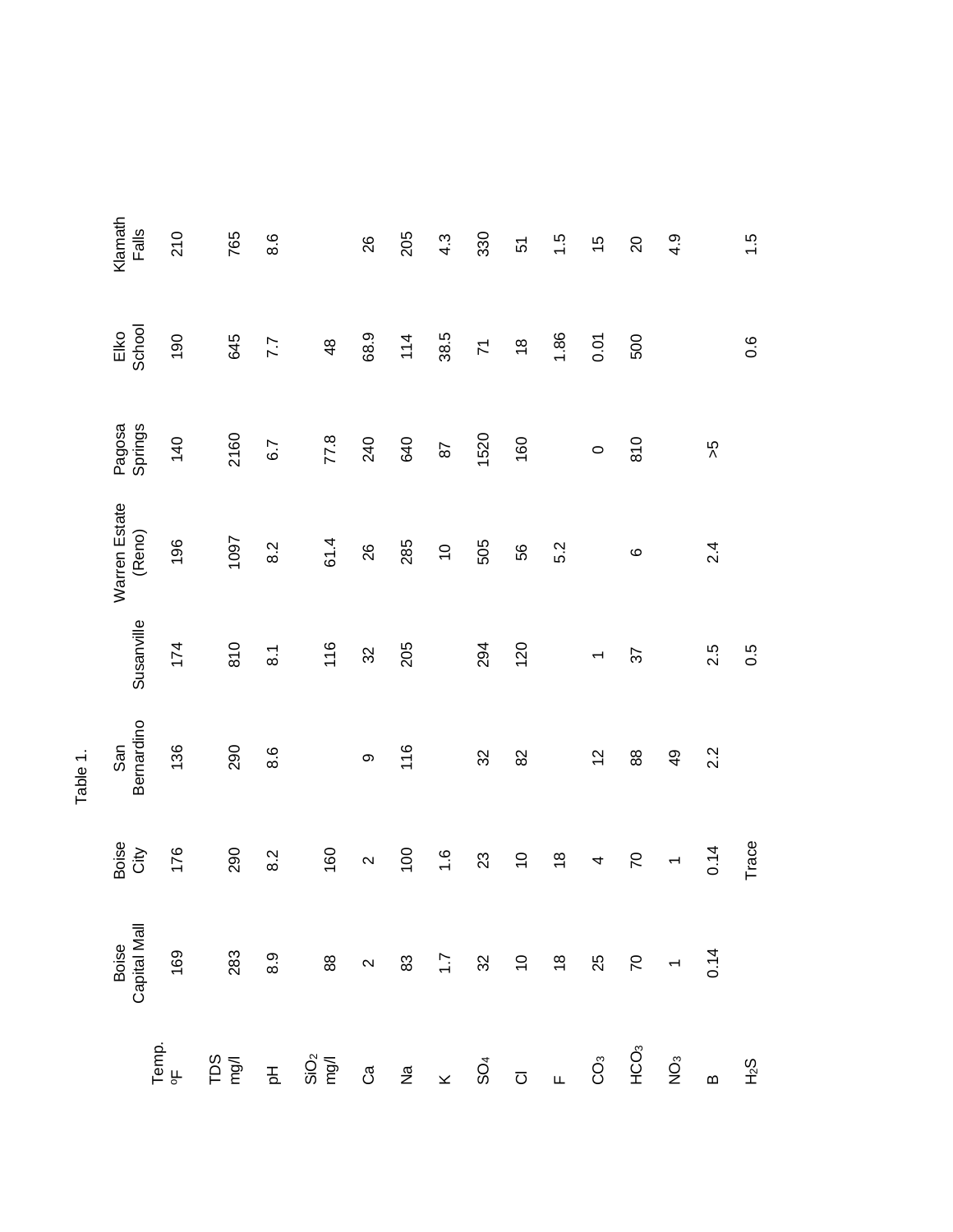Reno, Klamath Falls and many spas and resorts, and for laundry at Elko, San Bernardino, Klamath Falls, and again at many spas and resorts. The water is quite benign and often meets potable water standards.

Most geothermal direct use applications surface discharge. This is quite natural since most of the developments use or are very near natural thermal springs and to do otherwise would change the ecosystem. However, in some areas development and pumping from wells has halted natural spring flow and significantly lowered aquifer pressure/water levels. A few areas were "blind" resources, there was no surface discharge, i.e., Susanville, CA and Newcastle, UT. Injection is desirable in order to maintain aquifer pressures and sustain continued utilization. This brings up the question of where to inject.

From the explanation of how we think the systems work, it is obvious that siting production wells very near the fault providing the upflow will provide the hottest fluids. This minimizes capital and operating costs since we can extract more heat from a given volume of fluid. It follows that injection wells should be located far enough from production wells to minimize temperature breakthrough, yet within aquifer boundaries in order to maintain pressures.

If injection is at another location along the fault, there is danger of thermal breakthrough. Along the fault permeability is high and fracture controlled. Fluid velocity between wells within the fractured area is not dependent on the square of the distance as in a homogenous aquifer, but directly on the distance. Tracer studies have shown fluid velocities in the low-temperature resource at Klamath Falls can be as much as 50 ft/per hour (Gudmundsson, 1984) and velocities of 80 ft/per hour have been noted in high-temperature fracture controlled resources (Pruess, 1983).

Injection into the permeable outflow zone provides several advantages--provided there are no hydrologic boundaries between injection and production.

- 1. The outflow zone is more likely to behave hydrologically like a homogeneous aquifer.
- 2. The natural hydraulic gradient tends to oppose the impressed hydraulic gradient caused by pumping and injecting.
- 3. Fluids in the aquifer are cooler here and injection of fluids cooled by the surface utilization will have less impact on any nearby wells.

This kind of injection scheme short circuits the natural system. Fluids that are destined to arrive at or near the injection site at some future time simply arrive sooner.

However, there are some factors that have created a dilemma. Fluids moving naturally through the system may take years, tens of years or even more to travel the distance from production well to injection well. As they travel, they cool, chemically equilibrate to the lower temperature and mix with some meteoric water. Pumped water on the other hand may arrive at the injection well in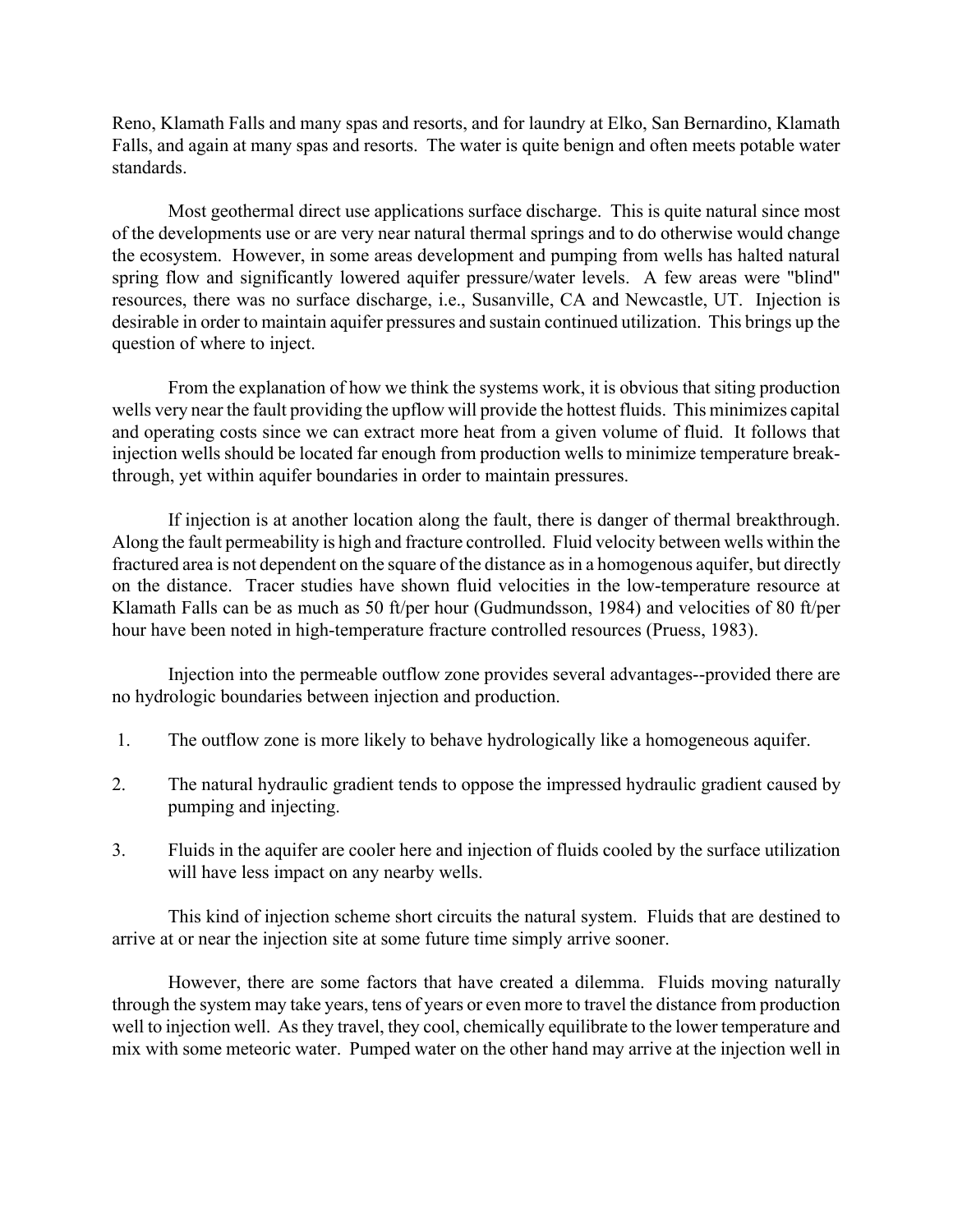minutes. Since the equilibration process is slow and the pumped water has no opportunity to react with rocks or mix with meteoric water, it arrives at the injection well essentially chemically the same as when it was pumped, even though it may be the same temperature as the aquifer surrounding the injection well. Therein lies the dilemma.

Some regulating agencies have taken the stand that injection must be into an aquifer of equal or lesser quality water even though the fluids may be chemically similar. This is an admirable goal and understandable when dealing with classical cold and relatively static groundwater systems. But, it places severe restrictions on utilization of many direct use geothermal resources and will prohibit use of many.

It is true that there will be a plume of lesser quality fluids down gradient from the injection well. The extent of the plume and its impact depends on the aquifer characteristics and the location and type of down gradient uses.

Geothermal resources can provide economical and clean energy sources. There are no greenhouse gases, particulates or noxious gas emissions. Regulation of injection should recognize the natural processes within the reservoir and be broad enough to take into account current and future beneficial use of both the water and the heat it contains.

## ACKNOWLEDGEMENT

This material was prepared with the support of the U.S. Department of Energy (DOE Grant No. DE-FG07-90ID 13040. However, any opinions, findings, conclusions, or recommendations expressed herein are those of the author(s) and do not necessarily reflect the view of DOE.

### REFERENCES

- Corbaley, R. E. and Oquita, R., "Geochemistry and Geothermometry of the Desert Hot Springs Geothermal Resource Area", Geothermal Resources Council, Transactions, Vol. 10, Sept. 1986.
- Flynn, T. and Gushan Jr., G., "Geologic and Hydrologic Research on the Moana Geothermal System, Washoe County, Nevada" Geothermal Resources Council,Transactions, Vol. 7, Oct. 1983.
- Murray, K. S., "Calistoga Geothermal Resource Assessment", California Energy Commission, P500-86-017, Oct. 1986.
- Pruess, K. and Bodvarsson, G. S., "Thermal Effects of Reinjection in Geothermal Reservoirs with Major Vertical Fractures", Society of Petroleum Engineers 58th Annual Technical Conference, San Francisco, CA, 1983.